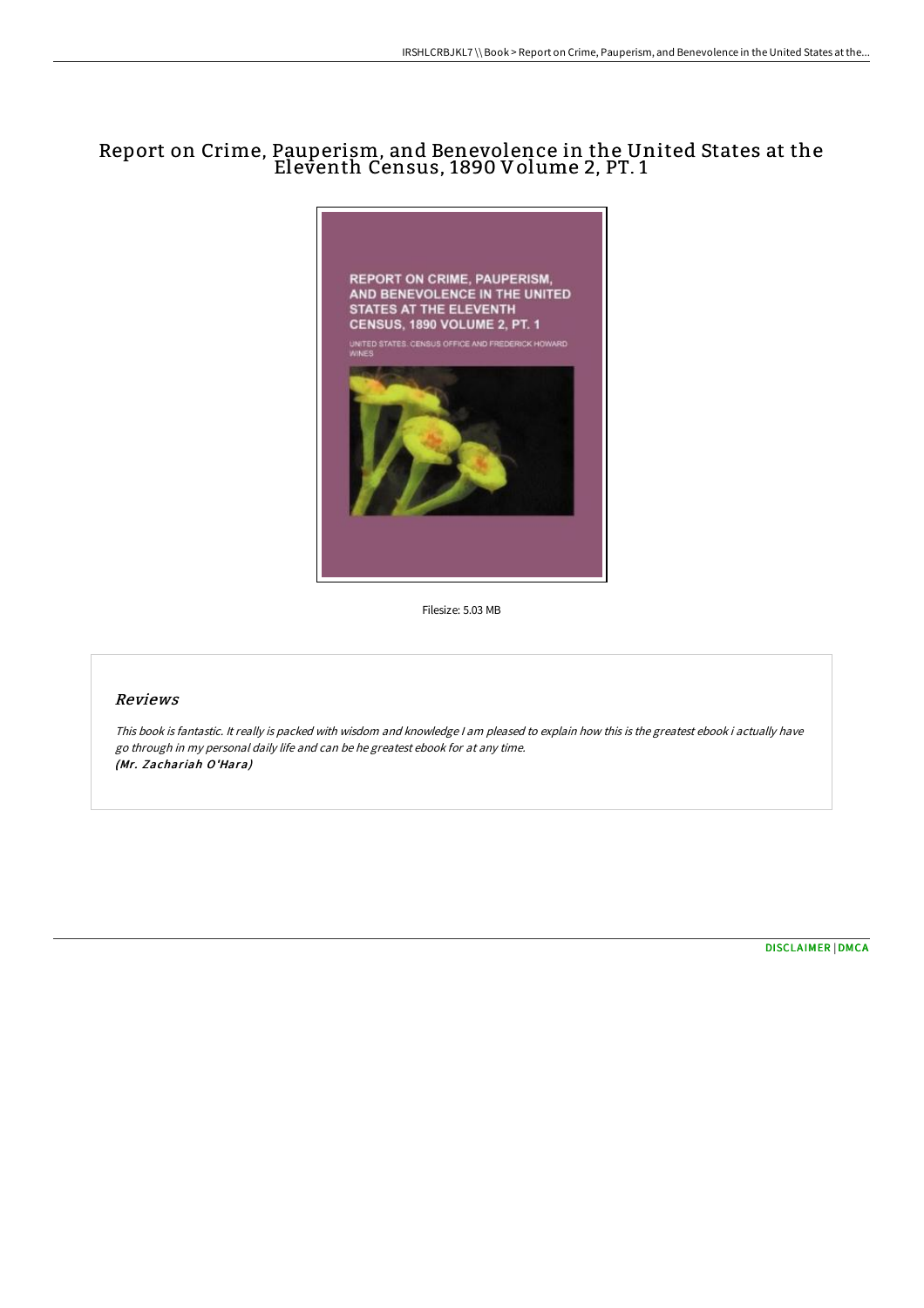### REPORT ON CRIME, PAUPERISM, AND BENEVOLENCE IN THE UNITED STATES AT THE ELEVENTH CENSUS, 1890 VOLUME 2, PT. 1



Rarebooksclub.com, United States, 2012. Paperback. Book Condition: New. 246 x 189 mm. Language: English . Brand New Book \*\*\*\*\* Print on Demand \*\*\*\*\*.This historic book may have numerous typos and missing text. Purchasers can download a free scanned copy of the original book (without typos) from the publisher. Not indexed. Not illustrated. 1896 Excerpt: . is unknewn) is found among native whites with both parents foreign, and the next largest among native whites with one parent foreign; tho smallest ratio is found among negroes, and the next smallest among native whites with both parents native. From 10 to 20 years of age, the largest ratio (omitting also the Chinese and Indians, of whom there are only 13) is found among negroes, and the smallest among native whites with both parents foreign. From 20 to 30 years of age, the largest ratio is found among the foreign whites, and the smallest among the negroes. (4) 1nd1vidual Ages By Gboups op Cb1mes.--Table 160 shows the individual ages of juvenile offenders, by groups of crimes. Tables 161 and 162 show the same facts by sex. The following is a summary, by deceunial periods: No inmates of juvenile reformatories under 10 years of age have been charged with crimes against the government, and only one with crimes against the person. Of 728 children under 10 years of age, about two-thirds (475) are charged with miscellaneous (a) offenses, very few of which, as has been shown, imply criminality. From 10 to 30 years of age, four-fifths are charged with offenses against society and crimes against property, but the percentage of crimes against property is relatively greater in the first decade, and of offenses against society in the second. This is much more marked for the female than for the male inmates. Under miscellaneous are tabulated...

R Read Report on Crime, Pauperism, and [Benevolence](http://techno-pub.tech/report-on-crime-pauperism-and-benevolence-in-the-2.html) in the United States at the Eleventh Census, 1890 Volume 2, PT. 1 Online

Download PDF Report on Crime, Pauperism, and [Benevolence](http://techno-pub.tech/report-on-crime-pauperism-and-benevolence-in-the-2.html) in the United States at the Eleventh Census, 1890 Volume 2, PT. 1